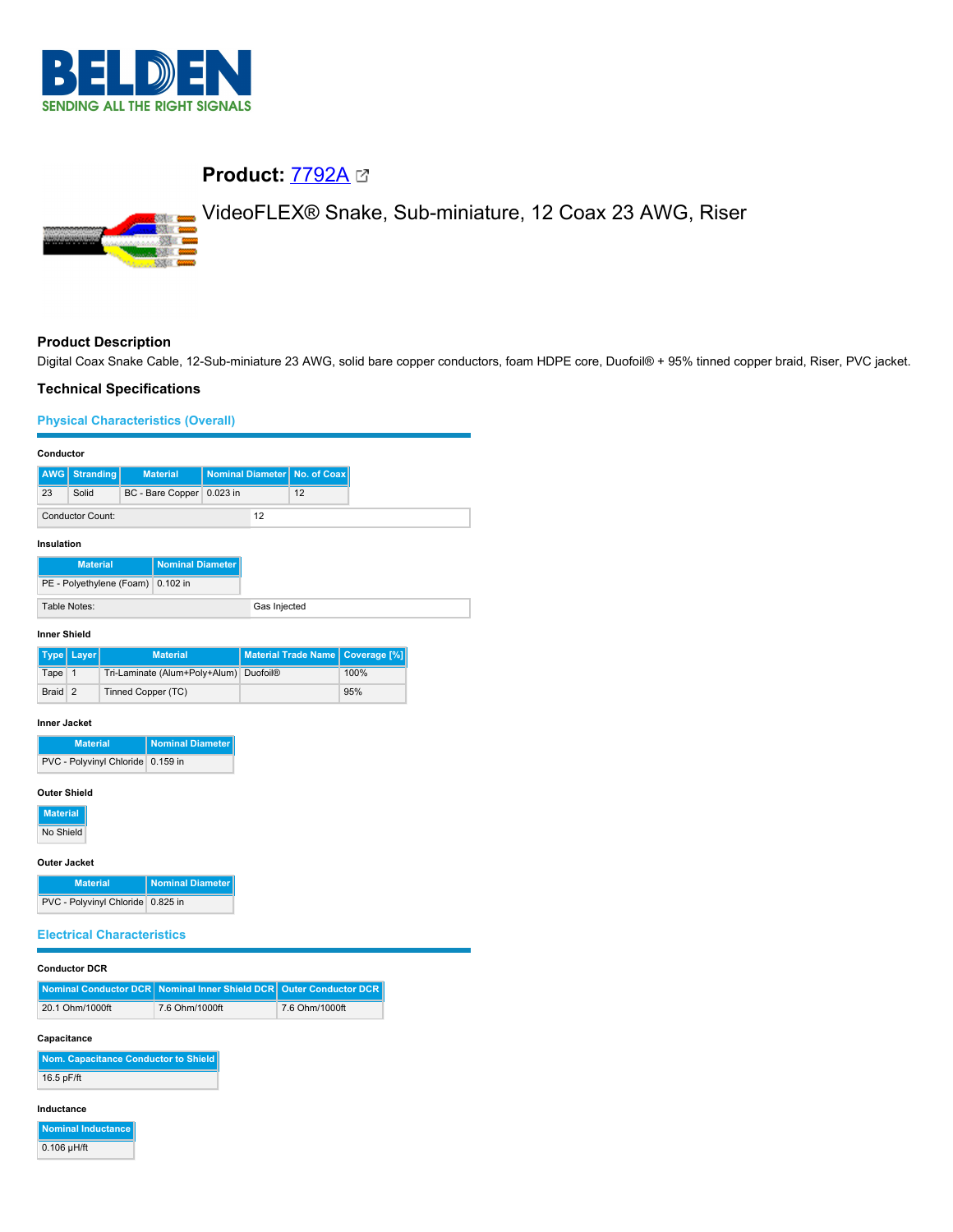# **Impedance**

| Nominal Characteristic Impedance |
|----------------------------------|
| 75 Ohm                           |

# **High Frequency (Nominal/Typical)**

|                | Frequency [MHz] Nom. Insertion Loss |
|----------------|-------------------------------------|
| $1$ MH $z$     | $0.4$ dB/100ft                      |
| 36 MHz         | $0.8$ dB/100ft                      |
| 10 MHz         | 1.2 dB/100ft                        |
| 71.5 MHz       | 3.1 dB/100ft                        |
| 135 MHz        | 3.8 dB/100ft                        |
| 270 MHz        | 5.4 dB/100ft                        |
| 360 MHz        | 6.2 dB/100ft                        |
| 540 MHz        | 7.7 dB/100ft                        |
| <b>720 MHz</b> | 9.1 dB/100ft                        |
| 750 MHz        | 9.5 dB/100ft                        |
| 1000 MHz       | 10.5 dB/100ft                       |
| 1500 MHz       | 13 dB/100ft                         |
| 2500 MHz       | 16.9 dB/100ft                       |
| 3000 MHz       | 18.5 dB/100ft                       |
| 4500 MHz       | 24.6 dB/100ft                       |
| 6000 MHz       | 28.97 dB/100ft                      |

### **Delay**

|              | Nominal Delay Nominal Velocity of Propagation (VP) [%] |
|--------------|--------------------------------------------------------|
| $1.24$ ns/ft | 83%                                                    |

### **Voltage**

**UL Voltage Rating**

300 V RMS

# **Temperature Range**

| Non-UL Temp Rating:          | $75^{\circ}$ C                     |
|------------------------------|------------------------------------|
| UL Temp Rating:              | $60^{\circ}$ C                     |
| Operating Temperature Range: | $-35^{\circ}$ C To $+75^{\circ}$ C |

### **Mechanical Characteristics**

| <b>Bulk Cable Weight:</b>    | 310 lbs/1000ft |
|------------------------------|----------------|
| Max. Pull Tension:           | 432 lbs        |
| Min. Bend Radius/Minor Axis: | 8.5 in         |

## **Standards**

| NEC/(UL) Compliance:  | <b>CMR</b> |
|-----------------------|------------|
| CEC/C(UL) Compliance: | <b>CMG</b> |
| <b>CPR Euroclass:</b> | Eca        |
| RG Type:              | Mini 59    |

# **Applicable Environmental and Other Programs**

| <b>Environmental Space:</b>                  | Indoor/Outdoor                |
|----------------------------------------------|-------------------------------|
| EU Directive 2000/53/EC (ELV):               | Yes                           |
| EU Directive 2003/96/EC (BFR):               | Yes                           |
| EU Directive 2011/65/EU (RoHS 2):            | Yes                           |
| EU Directive 2012/19/EU (WEEE):              | Yes                           |
| EU Directive 2015/863/EU (RoHS 2 amendment): | Yes                           |
| EU Directive Compliance:                     | EU Directive 2003/11/EC (BFR) |
| EU CE Mark:                                  | Yes                           |
| MII Order #39 (China RoHS):                  | Yes                           |

### **Suitability**

| 'es<br>$\cdots$<br><b>Paranum</b><br>$\cdot$ $\cdot$ $\cdot$ |
|--------------------------------------------------------------|
|--------------------------------------------------------------|